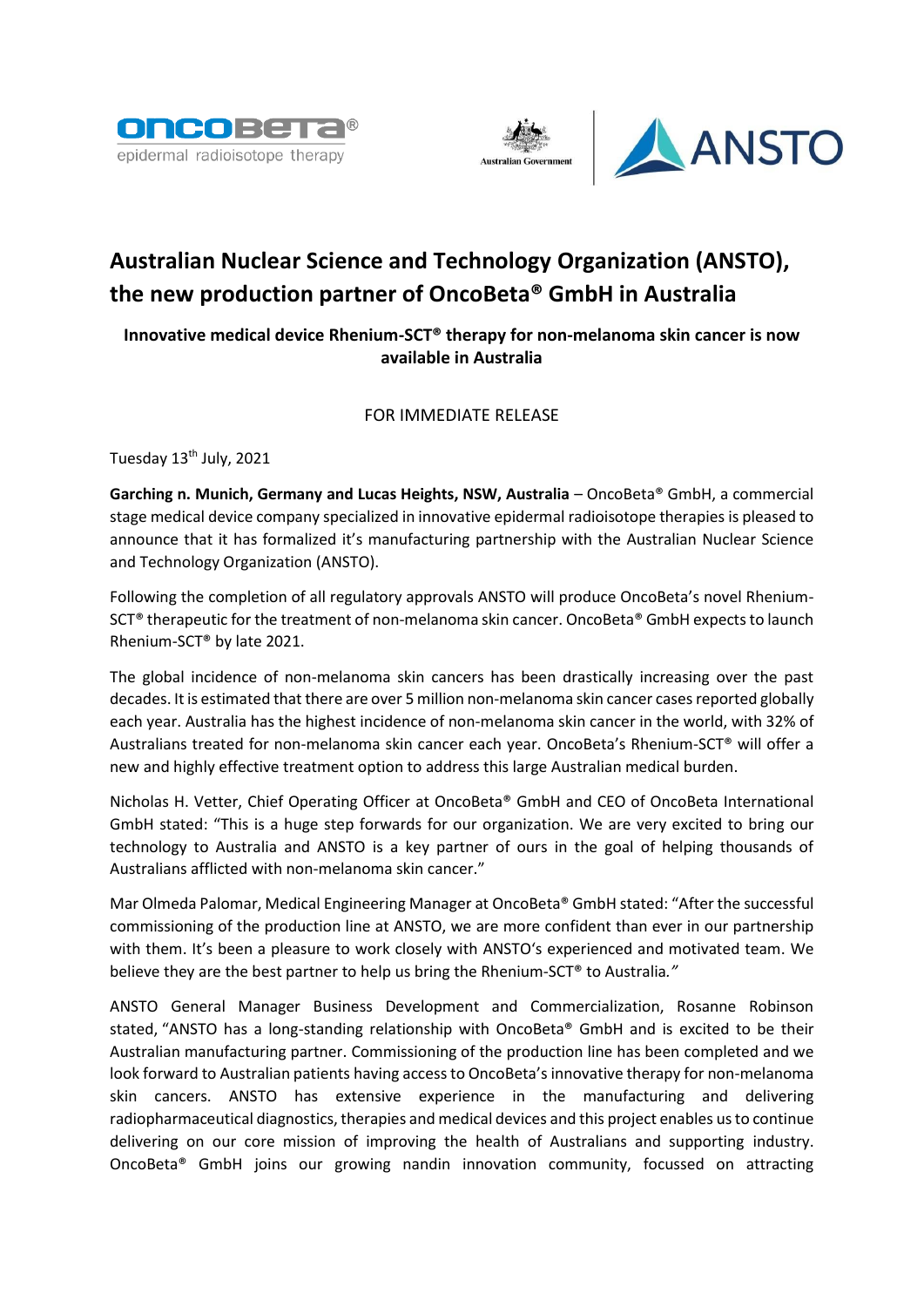entrepreneurs, early stage start-ups and innovative companies who want to leverage the opportunity to be co-located with ANSTO and to access our unique expertise in the nuclear industry."

## **About the Rhenium-SCT® (Skin Cancer Therapy)**

The Rhenium-SCT® is a non-invasive, painless therapy generally providing for unparalleled aesthetic results, even in cases otherwise considered difficult to treat. The Rhenium-SCT® utilizes the radioisotope Rhenium-188 in an epidermal application with optimal properties for the treatment of NMSCs (non-melanoma skin cancers). Due to the specially designed devices and accessories the Rhenium-SCT® compound never comes in direct contact with the patients' skin and the application is safe and simple for the applying physician. Most cases of non-melanoma skin cancers (Basal Cell Carcinomas and Squamous Cell Carcinomas) can be treated using the Rhenium-SCT® with a single application, applied in one single session. Scar-free healing of the treated lesion area and the regeneration of healthy tissue occurs usually within a few weeks after treatment.



## **About ANSTO**

ANSTO leverages great science to deliver big outcomes. We partner with a broad range of industry partners to apply new technologies to provide real-world benefits. Our work improves human health, saves lives, builds our industries and protects the environment. ANSTO is the home of Australia's most significant landmark and national infrastructure for research. Thousands of scientists from industry and academia benefit from gaining access to state-of-the-art instruments every year.

For more information visi[t www.ansto.gov.au](http://www.ansto.gov.au/)

#### **About OncoBeta® GmbH**

OncoBeta® GmbH with its headquarters located at Garching near Munich, is a privately held medical device company, specializing in the development and commercialization of state-of-the-art, innovative therapies utilizing epidermal radioisotope applications. Since its foundation, OncoBeta® GmbH has concentrated its efforts on the development, regulatory approval(s) and commercialization of the epidermal radioisotope therapy Rhenium-SCT® (Skin Cancer Therapy), targeting non-melanoma skin cancers. Since then, OncoBeta® GmbH has successfully perfected the customized application and device management system in conformity with all health, safety, and environmental protection regulatory standards.

Find out more about the Rhenium-SCT® at [www.oncobeta.com](http://www.oncobeta.com/)

#### **Follow us on social media:**

LinkedIn:<https://www.linkedin.com/company/oncobeta-gmbh/> Facebook: <https://www.facebook.com/oncobeta/>

#### **Forward-looking statements**

This announcement includes forward-looking statements that involve risks, uncertainties and other factors, many of which are outside of OncoBeta's control and which could cause actual results to differ materially from the results discussed in the forward-looking statements. Forward-looking